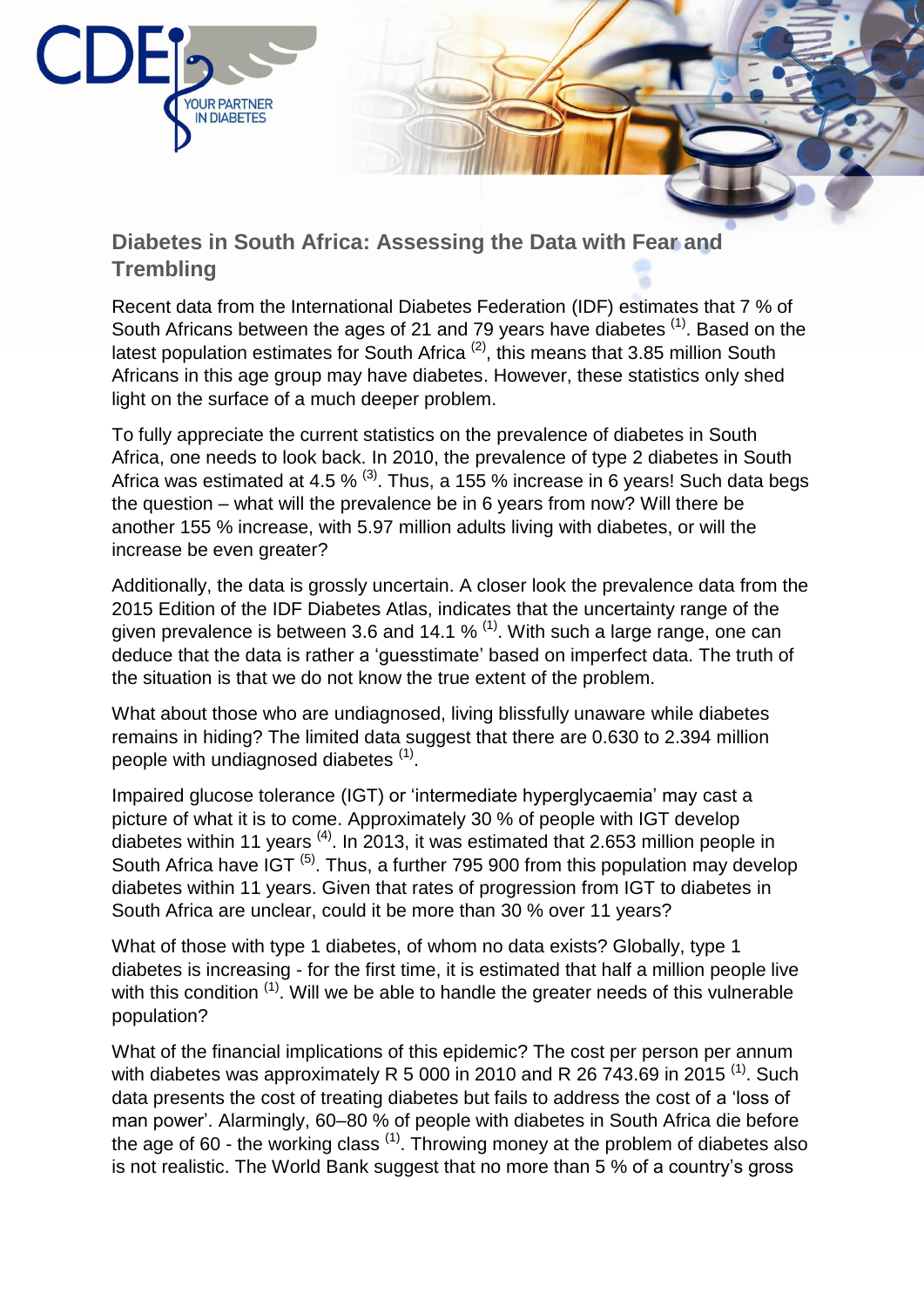

domestic profit (GDP) should be spent on health. In South Africa, 8.9 % of GDP is spent on health (6)Error! No bookmark name given... Thus, South Africa cannot afford to spend more money on health.

At best we have estimates on how many people have diabetes in South Africa, but what of their glycaemic control? How many have received diabetes education, have had their feet cared for and how many are living with diabetes related complications? Maybe many prefer not to know...

"Big Talk and quoting statistics have little value if we do not do initiatives which improve the lives of all our people with diabetes" Dr Shaukat Sadiko, International Diabetes Federation President.